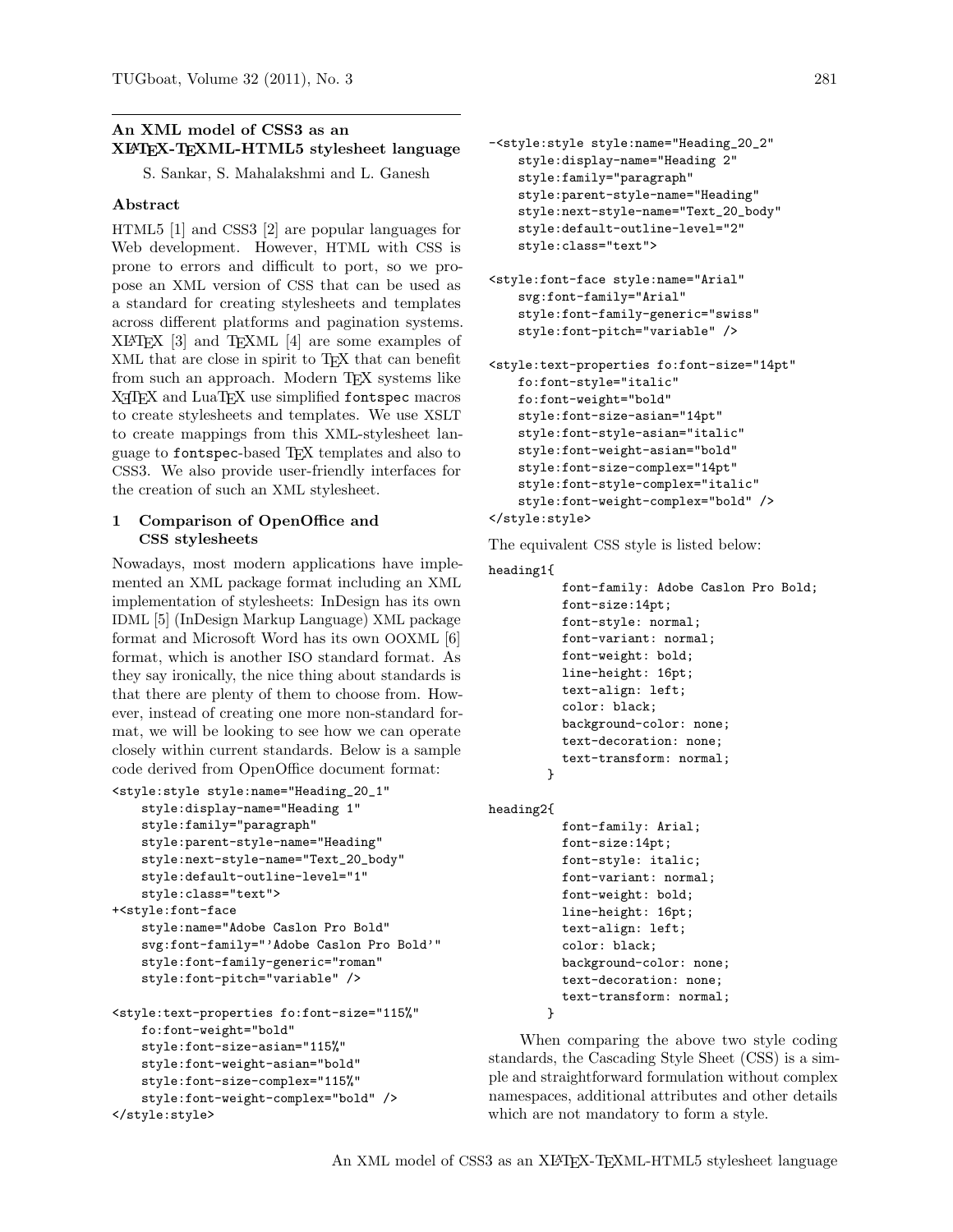### 1.1 Advantages of CSS style patterns

- CSS is simple to author.
- CSS makes it possible for the entire style and layout to be abstracted out of the HTML, so the HTML has only the content.
- Different stylesheets can be used for different media without the user having to explicitly choose one; e.g., printers, desktop monitors and other smaller portable devices.
- Implementing CSS is straightforward for the HTML engines.

#### 1.2 Disadvantages of CSS style patterns

While new additions to CSS3 provide a stronger, more robust feature-set for layout, CSS is still at heart a styling language (for fonts, colours, borders and other decoration), and not a layout language (for blocks with positions, sizes, margins, and so on). These limitations mean that creating fluid layouts generally requires hand-coding of CSS.

## 2 Introducing the Cascading Style Sheet Markup Language (CSSML)

SASS [\[7\]](#page-3-6) is a meta-language on top of CSS that is used to describe the style of a document clearly and structurally, with more power than flat CSS. SASS provides a simpler, more elegant syntax for CSS and also implements various features that are useful for creating manageable stylesheets.

SASS is an extension of CSS3 and provides several useful features which can handle nested rules, common variables, etc. However, it is not an XML model and cannot be validated using a DTD/schema.

We will introduce here the Cascading Style Sheet Markup Language (CSSML), an XML version of CSS that can be used as a standard for creating stylesheets and templates across different platforms and pagination systems. It is also an extension of CSS3 to handle nested rules as in SASS, and can be validated using DTD/schema.

We also hope CSSML will eventually evolve to circumvent all the current limitations in CSS and XSL-FO, especially the rules of placement of figures and tables in multi-column layout of text. However, we want to keep the CSSML as a clean data model by not introducing a scripting language on top of it as is the case with SASS.

#### 3 Definition of CSSML

In general, our Cascading Style Sheet Markup Language (CSSML) specifies style format details in a well-structured XML format. The style names used in CSSML are similar to CSS; the only difference is that the style names are defined as XML tag elements. Here is an example to explain the difference between CSS and CSSML style coding:

## CSS: font-family: Adobe Caslon Pro Bold; CSSML: <font-family>Adobe Caslon Pro Bold </font-family>

The main advantage of the CSSML tag pattern is that we can validate the CSSML document using XML Schema or XML DTD which is not possible in CSS. We can write our own XML DTD/schema to validate the CSSML document as follows:

- Elements and attributes that must/may be included, and are permitted in the structure.
- The structure as specified by a regular expression syntax.
- How character data is to be interpreted, e.g. as a number, a date, etc.

However, creating the CSSML document is not as simple as creating CSS. CSSML needs XML tagging for all the data, and the user needs to wrap all the details with appropriate XML elements. To avoid such difficulties, we have provided a user interface to create CSSML automatically with appropriate XML elements.

#### 4 Namespaces

In this section we compare namespaces in CSSML, CSS, and XML.

#### 4.1 CSSML

```
<styles xmlns="http://www.tnq.co.in/CSSML">
<namespace prefix="html"
           value="http://www.w3.org/1999/xhtml"/>
<namespace prefix="tux"
           value="http://www.tnq.co.in/TUX"/>
  \texttt{html:}p<style><text-color>yellow</text-color></style>
  </html:p>
  <tux:p>
   <style><text-color>blue</text-color></style>
  </tux:p>
</styles>
4.2 CSS
```
@namespace html "http://www.w3.org/1999/xhtml"; @namespace tux "http://www.tnq.co.in/TUX"; html|p { display: block; color: yellow; } tux|p { display: block; color: blue; }

#### 4.3 XML

<?xml version="1.0"?>

<?xml-stylesheet href="xml.css"?> <article

xmlns:html="http://www.w3.org/1999/xhtml" xmlns:tux="http://www.tnq.co.in/TUX">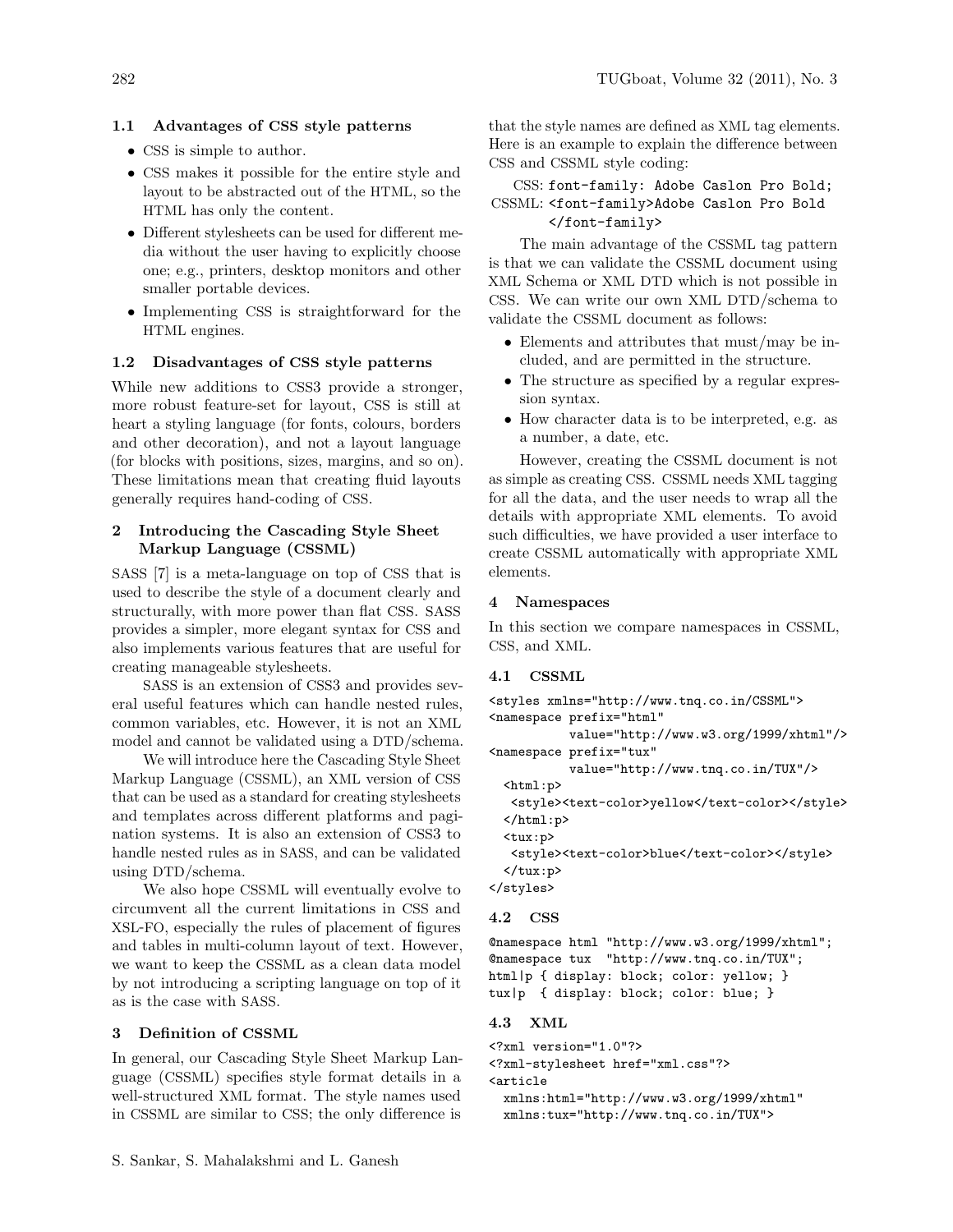<html:p>This is some text</html:p> <tux:p>This is another text</tux:p> </article>

#### 4.4 Sample CSSML coding

```
<styles xmlns="http://www.tnq.co.in/CSSML"
        xmlns:tux="http://www.tnq.co.in/TUX">
  <tux:section1>
   <style>
     <font-family>lmmono10-regular</font-family>
     <font-url>http://www.ctan.org/tex-archive/
         fonts/lm/fonts/opentype/public/lm/
         lmmono10-regular
     </font-url>
     <font-size unit="pt">11</font-size>
     <font-style>normal</font-style>
     <font-variant>normal</font-variant>
     <font-weight>Bold</font-weight>
     <font-face>lmmono10.otf</font-face>
     <line_height unit="pt">13.2</line_height>
   </style>
   <tux:section-label id="B12">
    <style>
      <text-indent unit="pt">6</text-indent>
      <rule-color>black</rule-color>
      <text-transform>normal</text-transform>
      <vertical-align>bottom</vertical-align>
    </style>
   </tux:section-label>
   <tux:section-title1 id="B13">
    <style>
      <text-indent unit="in">0</text-indent>
      <text-align>justify</text-align>
      <word-break>hyphenate</word-break>
      <column-span>all</column-span>
      <vertical-align>bottom</vertical-align>
    </style>
   </tux:section-title1>
  </tux:section1>
</styles>
```
### 5 CSSML to CSS3 conversion

CSSML provides a more elegant syntax for CSS and implements various features that are useful for creating stylesheets and LATEX templates. CSSML allows us to use formatting, nested rules, inline imports, etc., all with CSS compatibility. XSLT is used to transform the CSSML XML to CSS format or to a LATEX class file using the <fontspec> package.

### 5.1 Formatting

```
<tux:paragraph
    xmlns:tux="http://www.tnq.co.in/TUX">
<style>
  <font-name>Times</font-name>
  <font-size unit="pt">11</font-size>
  <line_height unit="pt">13</line_height>
  <text-indent unit="pt">11</text-indent>
```

```
</style>
</tux:paragraph>
@namespace tux "http://www.tnq.co.in/TUX";
tux|paragraph { font-family: Times;
                font-size: 11pt;
               line-height: 13pt;
                text-indent: 11pt; }
```
## 5.2 Nesting

```
<tux:section1>
<style>
  <font-family>Times</font-family>
  <font-size unit="pt">11</font-size>
  <font-weight>Bold</font-weight>
   <line_height unit="pt">12</line_height>
</style>
<tux:section-label id="B12">
  <style>
    <text-indent unit="pt">6</text-indent>
  </style>
</tux:section-label>
<tux:section-title id="B13">
 <style><text-align>left</text-align></style>
</tux:section-title>
</tux:section1>
@namespace tux "http://www.tnq.co.in/TUX";
tux|section1 { font-family: Times;
               font-size: 11pt;
               line-height: 12pt;
               font-weight: bold; }
```

```
tux|section1>tux|section-label
{ text-indent:6pt; }
```

```
tux|section1>tux|section-title
{ text-align:left; }
```
### 5.3 Selecting nodes

XPath is used to select nodes instead of CSS selectors. Here are some examples of CSS to XPath mappings:

| CSS selectors | XPath pattern                                                                                                                  |
|---------------|--------------------------------------------------------------------------------------------------------------------------------|
| h1p           | $h1//p$ (matches any p element<br>that is a descendant of an h <sub>1</sub><br>element)                                        |
| $h1$ >p       | $h1/p$ (matches any p element<br>that is a child of an element h1)                                                             |
| p:first-child | $*[1]$ /self::p (matches element<br>p when p is the first child of its<br>parent)                                              |
| $h1+h2$       | $h1/following-sibling::*[1]$<br>$\sqrt{\text{self}}$ : h2 (matches any h1<br>element immediately preceded<br>by an element h2) |

An XML model of CSS3 as an XIATEX-TEXML-HTML5 stylesheet language